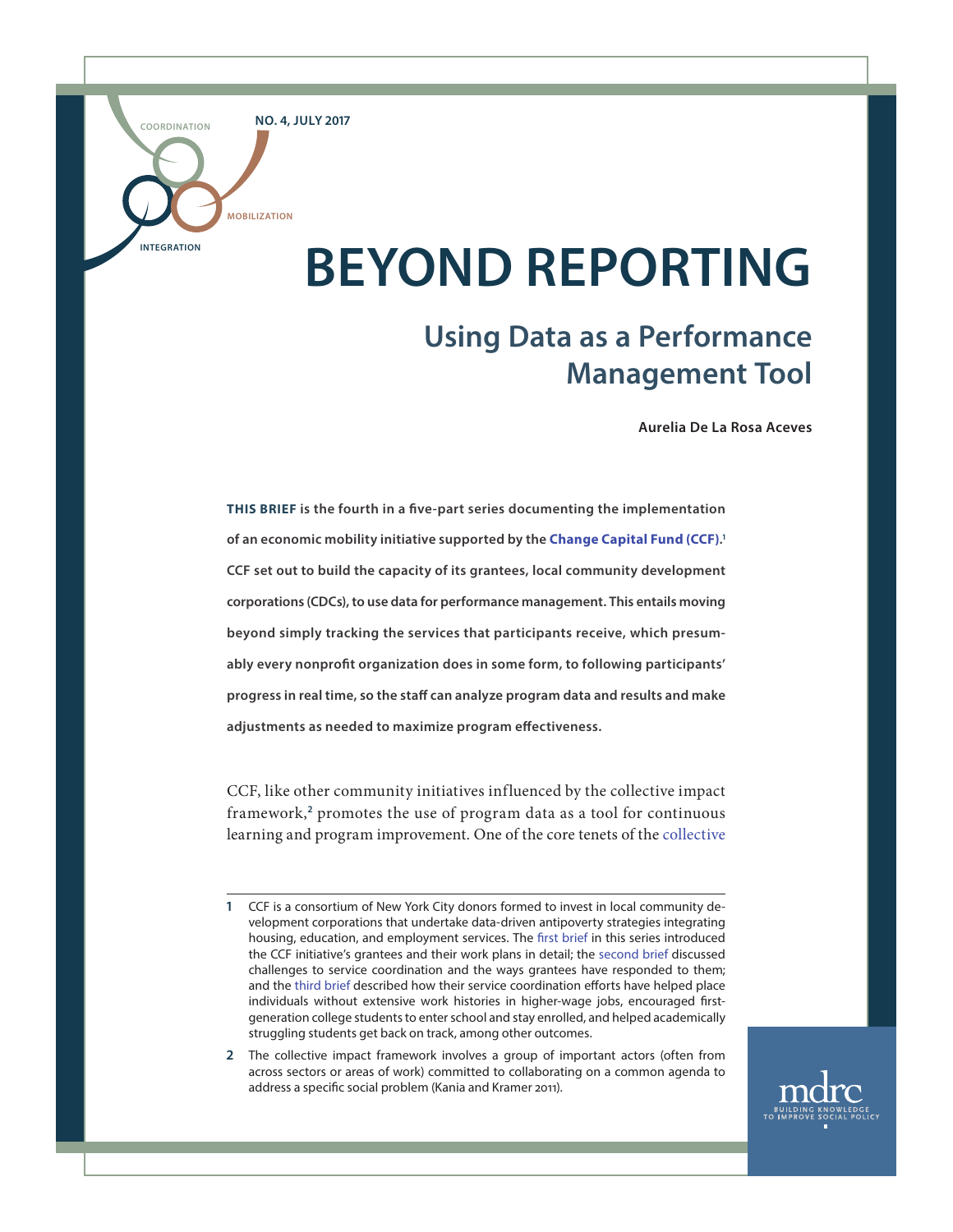[impact](http://fsg.org/publications/collective-impact) approach is making information "actionable." This approach can be a challenge to community initiative grantees, because it requires that they overcome a perception, *shaped and reinforced by decades of standard funder-grantee reporting practices,* that data are solely for reporting outcomes,**<sup>3</sup>** and begin to view data as a tool to help them reach an ultimate program or organizational goal. Put simply, data can inform practice. CCF intended to foster this approach to data among its four grantees (see Table 1) for two reasons.**<sup>4</sup>** First, with funders increasingly interested in data collection and analysis to demonstrate program effectiveness, building this capacity within the CDCs might improve their sustainability by enabling them to make an evidence-based case for their programs. Second, maximizing the effectiveness of services that meet the needs of low-income residents in each of the CDCs' neighborhoods is a matter of urgency.**<sup>5</sup>** What makes CCF unusual compared with other community initiatives is its *investment in building the capacity* of its grantees to use data for performance management. CCF's approach has the potential to help transform CDCs' use of data.

This brief describes the challenges of altering staff perceptions of data's purpose and provides examples of how grantees have begun using data for program improvement. It discusses the critical role of funders in this work and identifies the specific assistance that CCF has provided to the grantees to make their data capacity-building efforts possible. (See Box 1 for the full list of CCF's investments in building data capacity.) The brief draws on 27 interviews with staff members across the CCF grantees, ranging in position from executive leadership to frontline staff, and offers their reflections on building data capacity within their organizations and using the data to improve programs. Based on these interviews, we learned that in order to use data for performance management purposes, CDC staff members need three things: (1) a cultural embrace of data within their organization and a recognition of its usefulness for internal assessment (both largely influenced by funder requirements, as described in the next section); (2) a data infrastructure, meaning a functioning, well-integrated management

**<sup>3</sup>** Standard funder-grantee reporting practices require that grantees submit outcomes reports to funders of a specific initiative or program.

**<sup>4</sup>** CCF's initial idea was to prepare the groups for pay-for-success programs or social impact investing, but the funders believed that the grantees needed to get better at managing by objectives to do so.

**<sup>5</sup>** The poverty rates in the selected CDCs' respective neighborhoods range from 30 percent to over 40 percent, and residents struggle with unemployment, underperforming schools, and crime rates higher than those elsewhere in the city.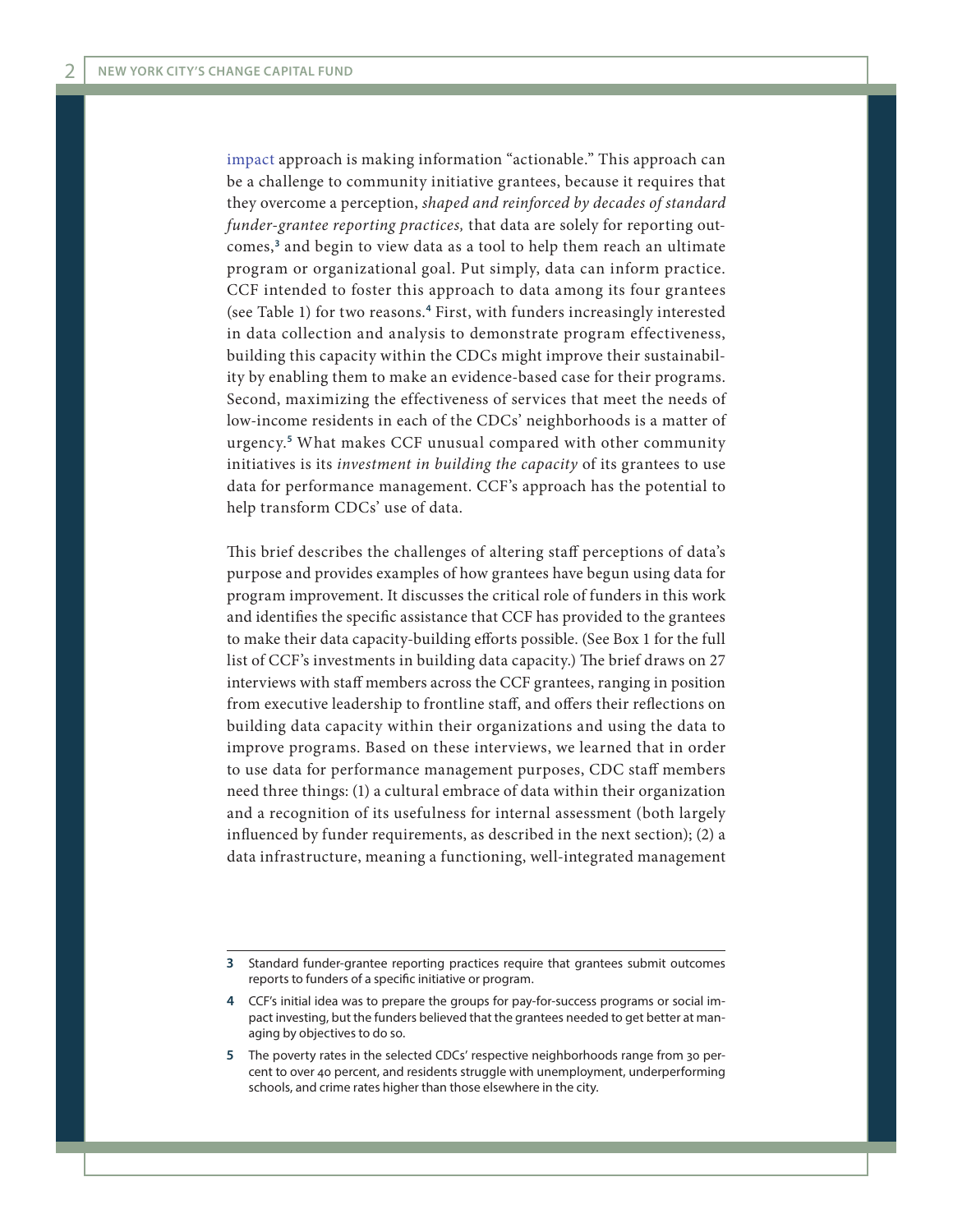# **TABLE 1 CHANGE CAPITAL FUND GRANTEES AND INTERVENTIONS**

| <b>GRANTEE</b>                                                                 | <b>INTERVENTION</b>                                                                                                                                                                                                                                                                                                                                                                                                                       |
|--------------------------------------------------------------------------------|-------------------------------------------------------------------------------------------------------------------------------------------------------------------------------------------------------------------------------------------------------------------------------------------------------------------------------------------------------------------------------------------------------------------------------------------|
| <b>St. Nicks Alliance</b>                                                      | <b>NABE 3.0 initiative</b> integrates St. Nicks Alliance's outcomes-<br>driven strategies in housing, employment, and education through<br>one-on-one "coaching" to individuals and their households.<br>Priority area: 11206 zip code (Williamsburg, Brooklyn)                                                                                                                                                                           |
| <b>Fifth Avenue</b><br><b>Committee (FAC)</b>                                  | <b>Stronger Together</b> (FAC in partnership with Brooklyn Workforce<br>Innovations, Red Hook Initiative, and Southwest Brooklyn Industrial<br>Development Corporation) is helping local, low-income public<br>housing residents gain access to adult education, support services,<br>and job training and employment opportunities.<br>Priority area: New York City Housing Authority's Red Hook<br>and Gowanus developments in Brooklyn |
| <b>New Settlement</b><br><b>Apartments (NSA)</b>                               | NSA is further developing its Community School model, as well as<br>improving the coordination among and efficacy of its affordable<br>housing organizing, Community School, College Access and Success<br>Center efforts, and young adult employment services in order to<br>ensure greater continuity and intensity of program participation.<br>Priority area: Mount Eden neighborhood of the Bronx                                    |
| <b>Cypress Hills Local</b><br><b>Development</b><br><b>Corporation (CHLDC)</b> | CHLDC is using real estate development strategies to increase<br>affordable housing; offering neighborhood students a continuum<br>of educational services that starts with school readiness and con-<br>tinues through college; and connecting local residents with jobs<br>through its sectoral employment initiative.<br>Priority area: Cypress Hills/East New York, Brooklyn                                                          |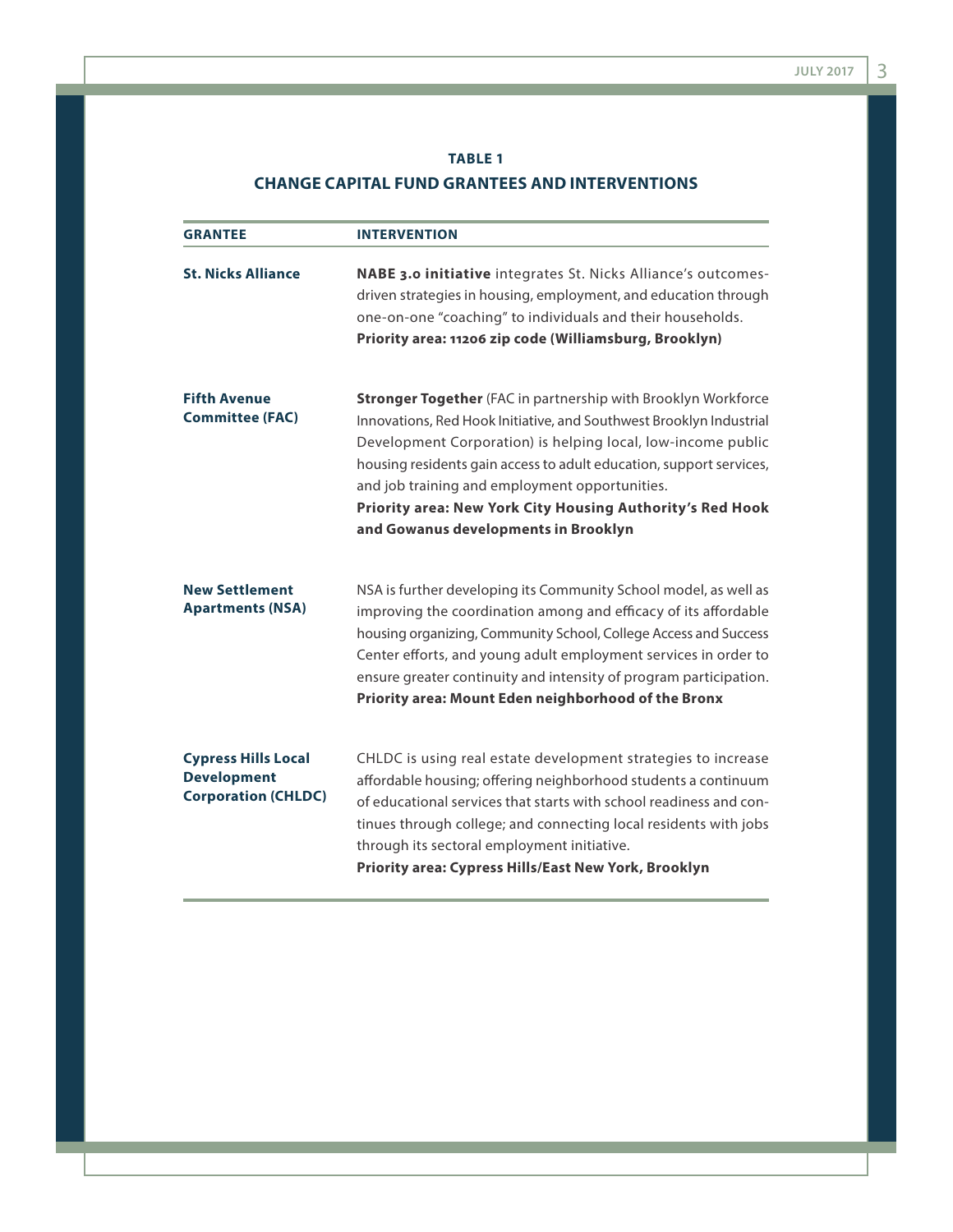#### **BOX 1**

# **CHANGE CAPITAL FUND INVESTMENTS IN BUILDING GRANTEES' DATA CAPACITY (2014-2018)**

#### **Planning Phase**

Seven months before Year 1 implementation, each grantee received \$50,000 to develop a business plan and work with Nonprofit Finance Fund on developing logic models and budgets.

#### **Years 1-4**

CCF provided flexible funding of \$250,000 per grantee per year for four years. Funds were used for a variety of purposes, including internal evaluation staff and data systems but also for program, development, and administrative staff. Grantees were required to submit quantitative outcomes and narrative reports, but CCF was not prescriptive about program strategy or implementation; funds could be redeployed as needed.

CCF offered technical assistance to support grantees' efforts to improve their ability to track and use data. In Year 1, technical assistance was provided to the entire cohort by Nonprofit Finance Fund. In Years 2-4, CCF offered grantees up to \$35,000 per year in technical assistance grants. In general, grantees used these funds to hire preapproved consultants to help them implement and customize data systems and learn how to use them for performance management.

CCF convened grantees in quarterly meetings and presented workshops for the staff members in charge of collecting and processing data.

CCF retained Public Works Partners to work with grantees to develop individual and common metrics and to compile the metrics and help donors and grantees learn from them. In addition, Public Works Partners held a number of learning

network meetings for grantees to discuss issues related to data tracking and analysis.

#### **Year 3**

CCF retained Lili Elkins, LAE Consulting, to help grantees develop public benefit rationales by analyzing program data against counterfactuals (what would have occurred in the absence of the program) and estimating costs. This exercise was intended to further grantees' ability to use data to improve programs and to make a compelling case for sustaining and expanding programs.

CCF is partnering with the New York City Mayor's Office for Economic Opportunity (NYC Opportunity) to gain access to New York State Department of Labor (NYSDOL) data through a recent [law](https://labor.ny.gov/data-sharing/) that made employment data accessible to municipalities and postsecondary institutions. MDRC serves as the technical assistance provider for this work and the data intermediary between the grantees and NYSDOL. MDRC will facilitate the grantees' access to quarterly wage and employment data currently collected through Unemployment Insurance records and help grantees build their capacity to analyze the data for program improvement purposes.\* This will result in a guide describing data security, data access, and data analysis processes.

**<sup>\*</sup>** Grantees will receive quarterly wage data for participants who possess a Social Security number and are employed (on the books) in New York State. Additionally, grantees can request data describing the areas of work their participants are employed in, allowing them to learn whether participants gained employment and continue to be employed in the workforce area in which the grantee trained them.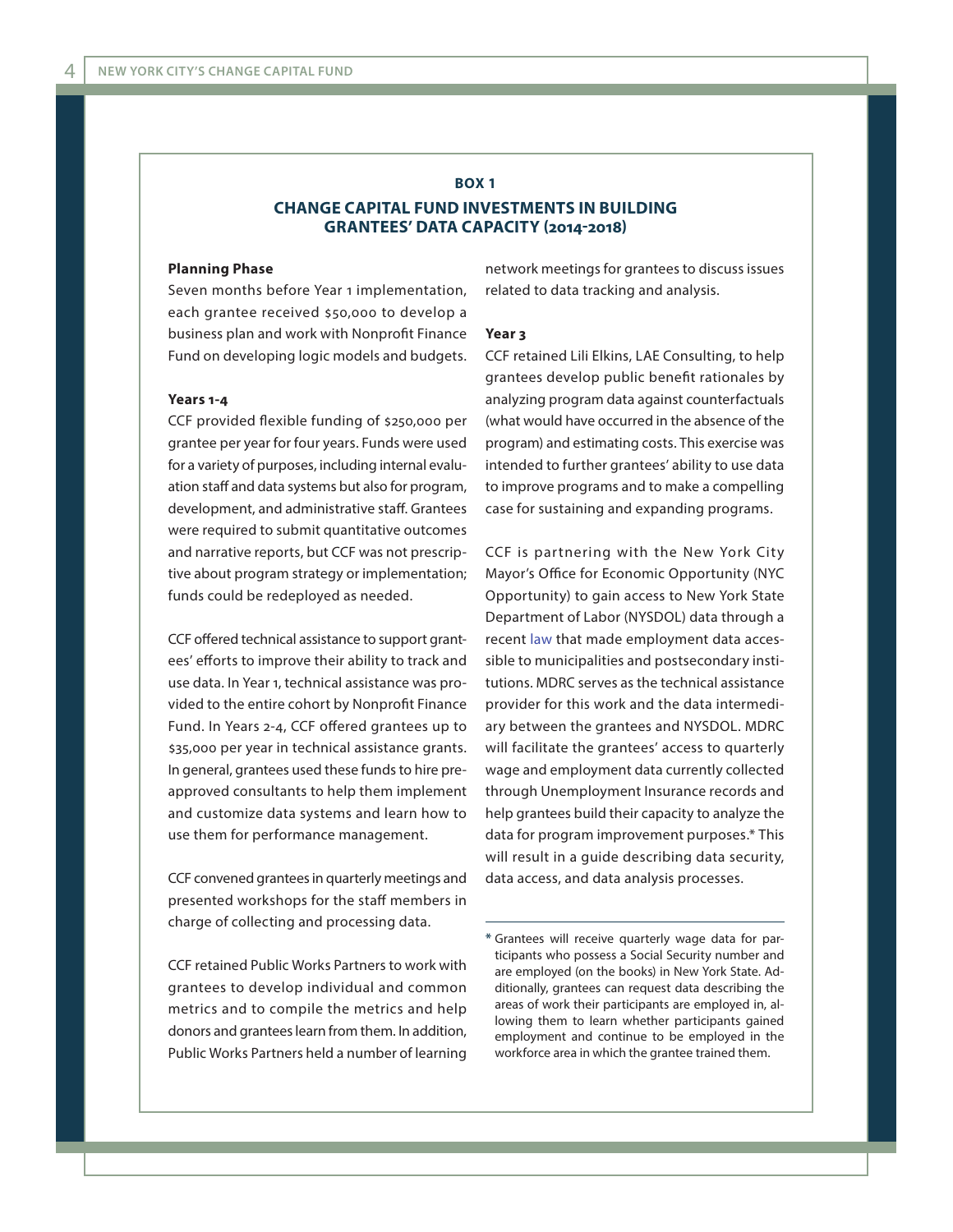information system (MIS) or centralized database;**<sup>6</sup>** and (3) performance management practices that use program data as a regular tool.**<sup>7</sup>**

# **BUILDING DATA CAPACITY WITHIN A CDC**

Well-documented challenges faced by community organizations attempting to use data to inform programming include a lack of staff time, insufficient financial resources, and little internal expertise with using data for this purpose.**<sup>8</sup>** These were all mentioned by CDC staff members as obstacles that must be overcome to build data capacity within their organizations. Yet focusing on such factors assumes that staff members already have understood and embraced the idea that data should or could be used to improve programming. The CDCs emphasize that expanding staff perceptions of how data should be used (perceptions directly informed by staff members' experiences with funder requirements) is a critical first step when trying to build data capacity.

#### **Expanding Staff Perceptions of Data Use**

**Altering staff perceptions of how data could be used requires modifying funder-driven data practices.** Funder-driven reporting is the main way that staff members interact with data. This means that data are used primarily to assess progress toward outcomes for accountability purposes, and less as a learning tool for management or frontline staff.

All the CDCs receive funding from government agencies and foundations to support single-issue initiatives (for example, workforce or education programs), and this funding requires that they report on specific program outcomes. Frontline and program management staff members are experienced in collecting data on such outcomes as program enrollment and persistence, the number of participants who earn a diploma or pass a high-school equivalency exam, or the number of participants who obtain and keep employment. They note that these reported outcomes are typically clear and distinct data points — funders have traditionally required little information about the intensity of service delivery or the coordination of services that produced the outcomes, and grantees are not funded to learn what is working when it comes to their programs. And because participant data may be in several different funder-mandated databases associated with

- **7** Fruchterman (2016).
- **8** Grantmakers for Effective Organizations (2011).

**<sup>6</sup>** MIS and centralized database will be used interchangeably throughout this brief.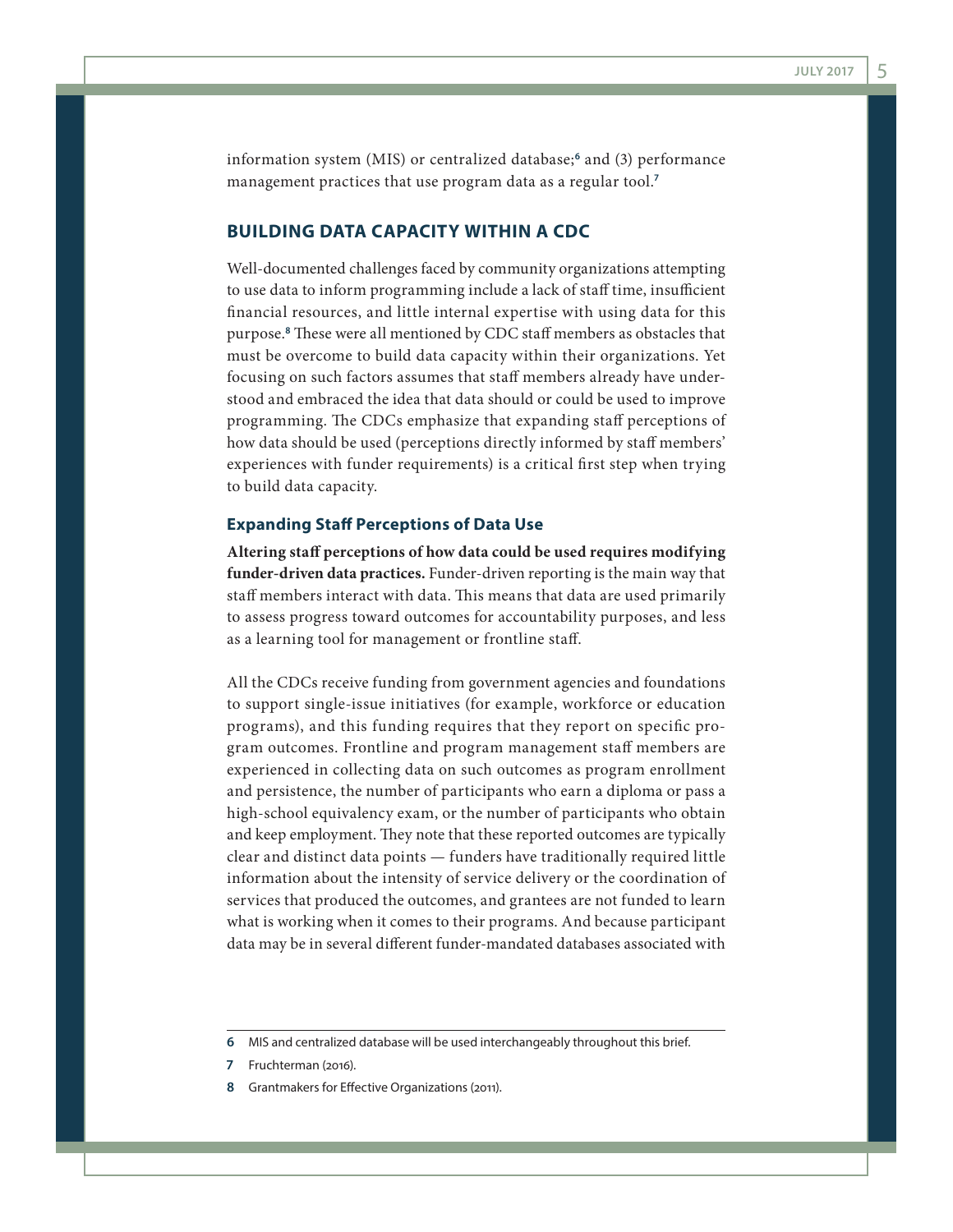separate programs, it may be impossible to see the number of program interactions for a single participant.**<sup>9</sup>**

Traditionally, program data were (and sometimes still are) stored in paper files or separate databases. Some databases (mostly those required by government funders) used a one-way reporting system in which grantees could only submit data to funders; after staff members entered program data into such a system, they could not view those data without requesting them from the funders — an activity often deemed too time-consuming by the frontline staff. This process could give rise to resentment about data-based interaction with funders, as described by one staff member:

It used to be that you would literally hand in paper to the [funder] tracking your work and then they would enter the information [in their database], and then when they created the databases they pushed that all back on us without funding any of the time for the entry in addition to actually doing the work. So that is where we are at now. Some of them [the funder-mandated databases] have no export capabilities. Some have no ability for us to run our own reports. [So] if you want [a] report, you have to ask them [the funder] for a report. It is not that they do not know this and it's not like they don't recognize it . . . but where is it on the priority of things that need to change? They should create databases that are, and I do not know the terminology, but that speak to each other. I mean [funders] should not have a proprietary database that doesn't . . . download the information and easily upload into your own database. I mean they should all be able to do that, so the information can be shared if you're not using that same database that the funder may be using.

It is only recently that some funders have begun to request limited data analyses from the grantees. One staff member who oversees workforce programming noted that the requested analyses consist mostly of drawing correlations — for example, comparing rates of training completion or employment by race, age, or sex. Unfortunately, according to the grantees, these additional requests do not come with additional funding. As one CDC executive said:

**<sup>9</sup>** To use the example of workforce outcomes, documenting intensity or coordination of services would require staff members to report on the number of participants who complete a training program or obtain employment while also noting the additional services they received (such as services to stabilize their housing or obtain child care) that may have supported their workforce efforts, as well as when they received them (in a sequence or simultaneously).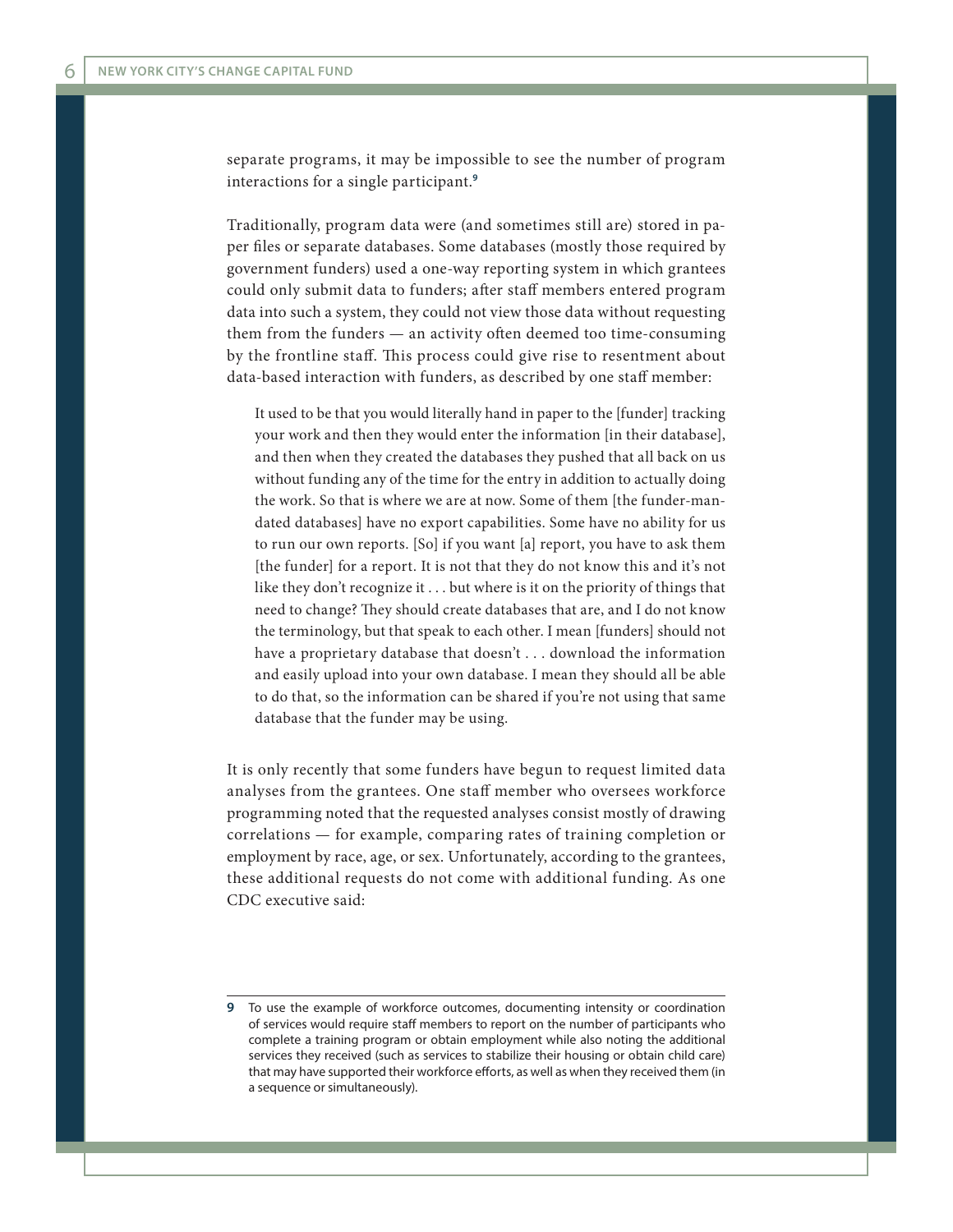All of this pushing down of more requirements and more data tracking . . . when the contract amounts have not gone up, but our costs have gone up. At some point there is a breaking point. Funders should fund the true cost of the program if they value collection of information.

Managers shared related reasons why some staff members may resist embracing data.**<sup>10</sup>** When data are primarily used to report to funders, staff members may be apprehensive about spending time analyzing them, especially if outcomes are short of expectations — even if this is exactly when some analysis or reflection could be helpful. As one staff member said, "If the data is bad (meaning the outcomes are not meeting expectations), staff on the ground think they're doing a bad job." In addition, some frontline staff members feel that data entry cuts into their time with participants — that the residents they serve come first, and data entry can feel like a distraction from this important and often urgent work. To address their concern about distraction, some CDCs have instituted that one day a week be dedicated to data entry, emphasizing the importance of collecting accurate and timely data while allowing the staff to focus on service provision the majority of the week. This was a negotiated change, as it still involves a nontrivial reduction in service time.

Additionally, some frontline staff members expressed a discomfort with their organization's or program's current metrics (which are likely informed by funder reporting requirements) because the metrics did not account for qualitative improvements seen among participants. For example, a staff member who works with middle school students to address their behavioral issues noted that one of her students helped to deescalate a verbal disagreement between her peers. The staff member said, "This is a person for whom services were provided, then she [took] this on herself . . . giving advice, being a leader, and counseling her peers. Taking the services to her peers indicates the potential for these services to create leaders in the students." She described how such information is usually captured in a comment or notes section of the database, and used as a success story to highlight to funders, but it is not treated as "real data." To frontline staff members, though, these are the big wins that signify progress.

Managers attempt to reframe these concerns by emphasizing to the frontline staff that the work they do is part of a larger effort and that "if there's anything worth doing, you have to find a way to measure it." Across the

**<sup>10</sup>** They did note that there was less resistance to embracing data among new staff members. They attribute this change to revised job descriptions that set clear expectations about data collection and the use of data for performance management.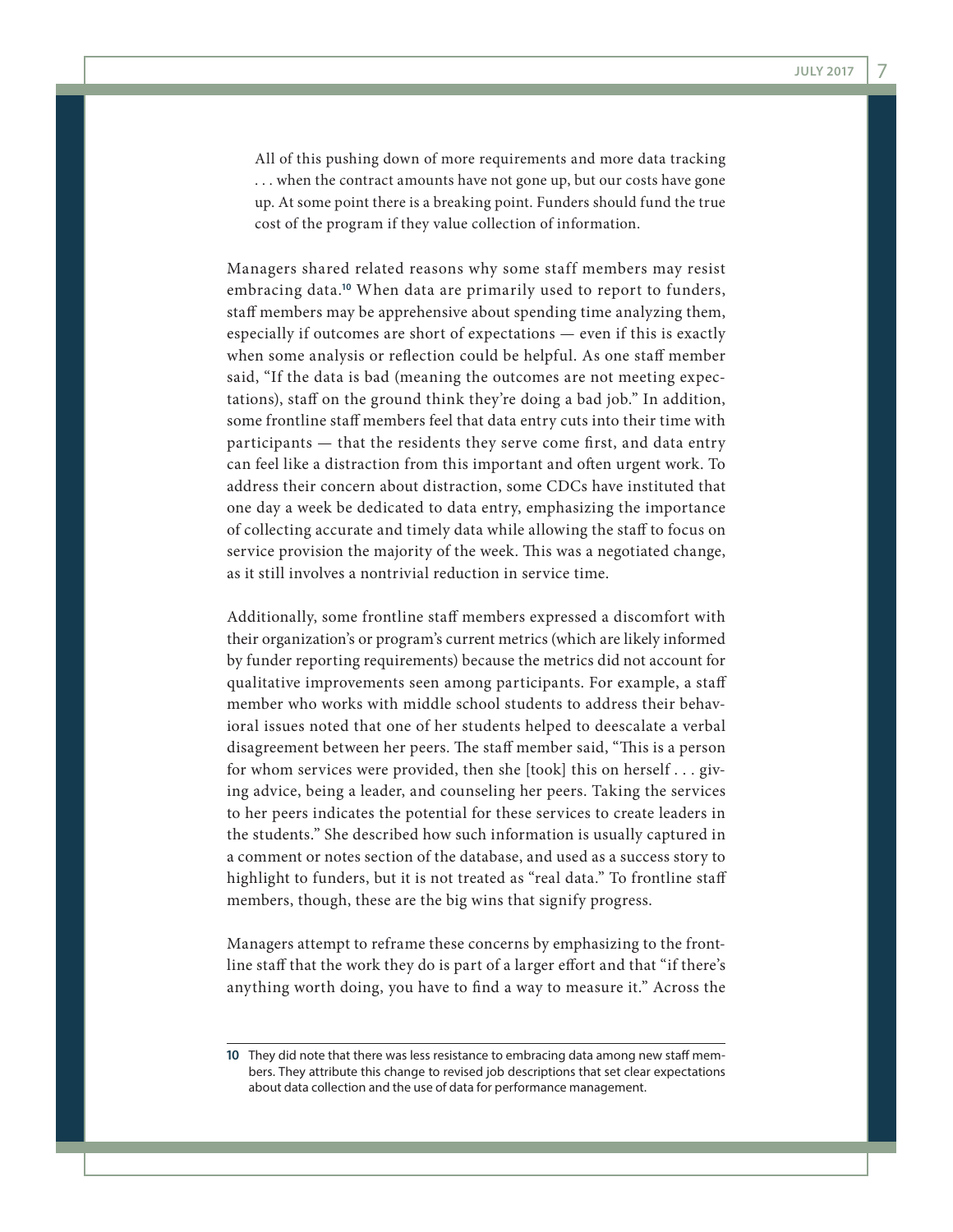CDCs, the messages seem to resonate: Several frontline staff members said, "If it's not in the database, it didn't happen."

CCF's establishment of common measures reporting, requiring that grantees submit midyear and end-of-year reports that reflect cross-program, collective efforts rather than outcomes from just one program, reinforces the management messaging about data. For the past three years, CCF has enlisted [Public Works Partners](http://www.publicworkspartners.com/), a consulting firm in New York City, to provide technical assistance to the grantees to establish meaningful common measures among the CDCs and support their ability to report on the metrics.**<sup>11</sup>** The goal is to help frontline staff members view data as a collective learning tool instead of a value judgment on their work.

#### **Creating and Benefiting from a Data Infrastructure**

**Creating a data infrastructure requires dedicated funding to establish and maintain a sophisticated relational database and internal staff expertise in data management, and to allow for external consultants to fill immediate and short-term data capacity gaps.** In order to use data for performance management purposes, it is necessary for organizations to use a well-functioning MIS or relational database that is integrated into daily practice.**<sup>12</sup>** This is the area of work that CCF has most effectively supported, with three of four CDCs using technical assistance and staff resources to build these data systems. This kind of database can alleviate the problems of one-way submission of data to funders and redundant data entry caused by multiple funder databases.**<sup>13</sup>** It is also important to have a database that can create reports that can be reviewed by management and frontline staff, as described below.

Over the past three years of the CCF initiative, the CDCs have developed centralized MISs, paid for staff members to lead their data integration efforts, and hired expert consultants to update their data systems and maximize

**<sup>11</sup>** CCF's common measures reporting requires that grantees capture the total number of participants served by CCF-related programming, job placement numbers and rates, the number of children and young people served in education programs, the number of adults served in education and training programs and their program outcomes, the number and percentage of adults earning a high school equivalency credential, and referrals made within or between the organizations.

**<sup>12</sup>** A relational database allows downloads and uploads of data to and from other databases, as well as allowing an individual to be tracked across programs and services received.

**<sup>13</sup>** Such a system would allow a grantee to either import data from the funder-mandated database into its system or enter data in its centralized MIS and then generate a funder report. Redundant data entry can be eliminated only if all the databases are compatible; otherwise, frontline staff members must enter the same data in multiple systems.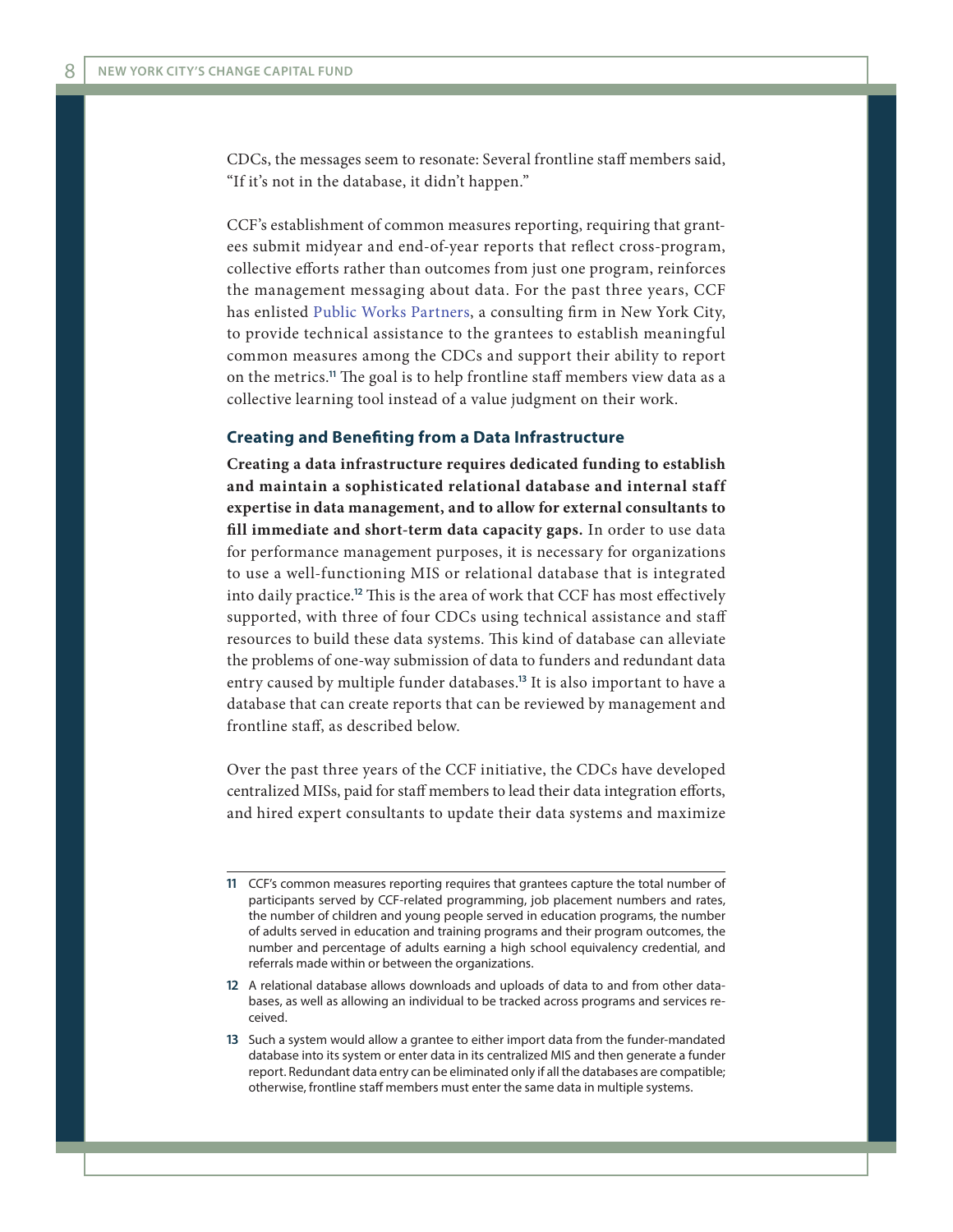their utility for their respective organizations. CCF's flexible funds and individualized technical assistance have made these efforts possible.**<sup>14</sup>** For example, with CCF's support, Cypress Hills Local Development Corporation (CHLDC) and St. Nicks Alliance both have invested in maintaining staff members dedicated to their data efforts — CHLDC hired a director of evaluation and research, and St. Nicks supports a data administrator position. While all the grantees have made progress, these organizations are furthest along in having a functional, centralized database capable of running cross-program data reports. CHLDC draws on these data to inform quarterly meetings in which leaders and frontline staff members discuss program performance; the director of evaluation and research pulls program data to help prepare frontline staff members for these meetings. At St. Nicks, a staff member describes how managers are adjusting to the new capacity:

In Year 4, we are able to look at all of our outcomes and program measures. Before [this database was created], our leadership struggled with access to these reports on a timely basis. Now the leadership team can [generate] a report to see how programs are running. Dashboards are being manually updated after information is pulled from ETO [efforts-to-outcomes software] but the goal is to have the dashboards integrated in the system . . . Before, I used to have to plead with the directors to pull dashboards. Now, they chase [me down] to have a dashboard updated.

St. Nicks and CHLDC also use their technical assistance funds to consult with database experts on continuously improving their MISs to meet the needs of their programs, divisions, overall organization, and funder reporting obligations.**<sup>15</sup>** Stronger Together's Fifth Avenue Committee used its technical assistance funds to hire a consultant to build a centralized MIS (using a Salesforce data hub), which now facilitates uploads from the databases of the four Stronger Together partner organizations. Previously the partners shared a Google spreadsheet to keep track of their Stronger Together participants, requiring separate data entry and frequent maintenance by frontline and management staff members. Now each partner can track Stronger Together participants in its own database system and

**<sup>14</sup>** The Change Capital Fund provides the four grantees with flexible funding for technical assistance, which means the CDCs can decide how to use this funding each year, as long as the assistance supports the grantee's CCF-related work.

**<sup>15</sup>** St. Nicks Alliance invested most of the first two years' technical assistance funds to hire a consultant to develop data management plans for its NABE 3.0 service programs in its housing, youth and education, and workforce divisions. These data management plans have served as a blueprint for St. Nicks as it continues to build a performance management system and find ways to track and measure key performance indicators across programs.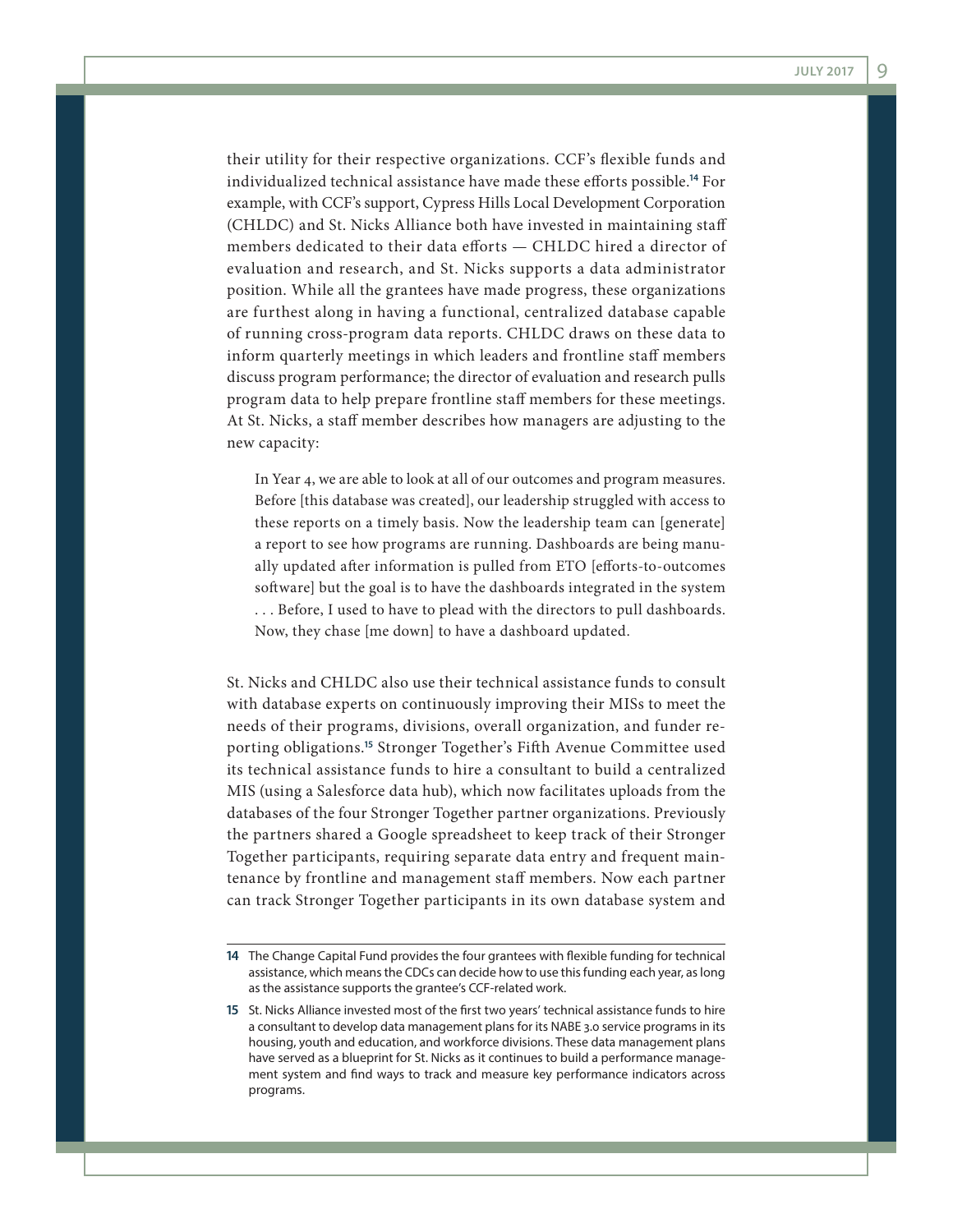export the data to the Fifth Avenue Committee's MIS. One staff member described how the centralized MIS is a welcome improvement, specifically as it relates to monitoring participant progress in a high school equivalency preparation program:

For our [program], it has been great because we are able to keep track of students' . . . pre and post scores easier. That was one of the big headaches that we had [before a centralized MIS]. That was a manual thing that they [frontline staff] had to keep track of . . . now we are able to just generate [a report] and see what the difference is between where they first came in and where they are now.

For New Settlement Apartments, the adoption of Salesforce as the database system for its College Access and Success program yielded benefits quickly:**<sup>16</sup>**

The way students are enrolled is not linear, they are dropping out and reenrolling. With Excel it was not easy to [track]. It would take me a month to do one aspect of [a] report [for a funder]. . . . [With Salesforce] it takes me 15 minutes [to run] the semester assessment report. That's changed significantly . . . and there is confidence in what we are reporting.

New Settlement staff members also mentioned how their newfound data capacity has benefited their organization financially, allowing them to pursue more data-centric funders and use data to make a case for programs. For example, New Settlement obtained a \$1.1 million YouthBuild contract from the U.S. Department of Labor in September 2016. New Settlement was one of 77 community-based organizations across the country selected to operate a YouthBuild site, a contract it previously pursued without success. Staff members who worked on the applications said that they generated reports in Salesforce that demonstrated their program success in working with young people. One manager said that without their data capacity, "I do not think we would have gotten it [the contract]. We have tried for YouthBuild twice, this is our third. I think we were [in a] better position to present data." Another program director said that New Settlement repurposed the outcomes reports included in the YouthBuild application to successfully solicit additional funds from the Tiger Foundation in 2016.

Because there are still incompatibilities with funder-mandated databases, it has not been possible to reach the ideal of eliminating all but one centralized database. Even so, having a centralized system can decrease time

**<sup>16</sup>** Salesforce was also adopted by New Settlement's Young Adult Opportunity Initiative (YAOI).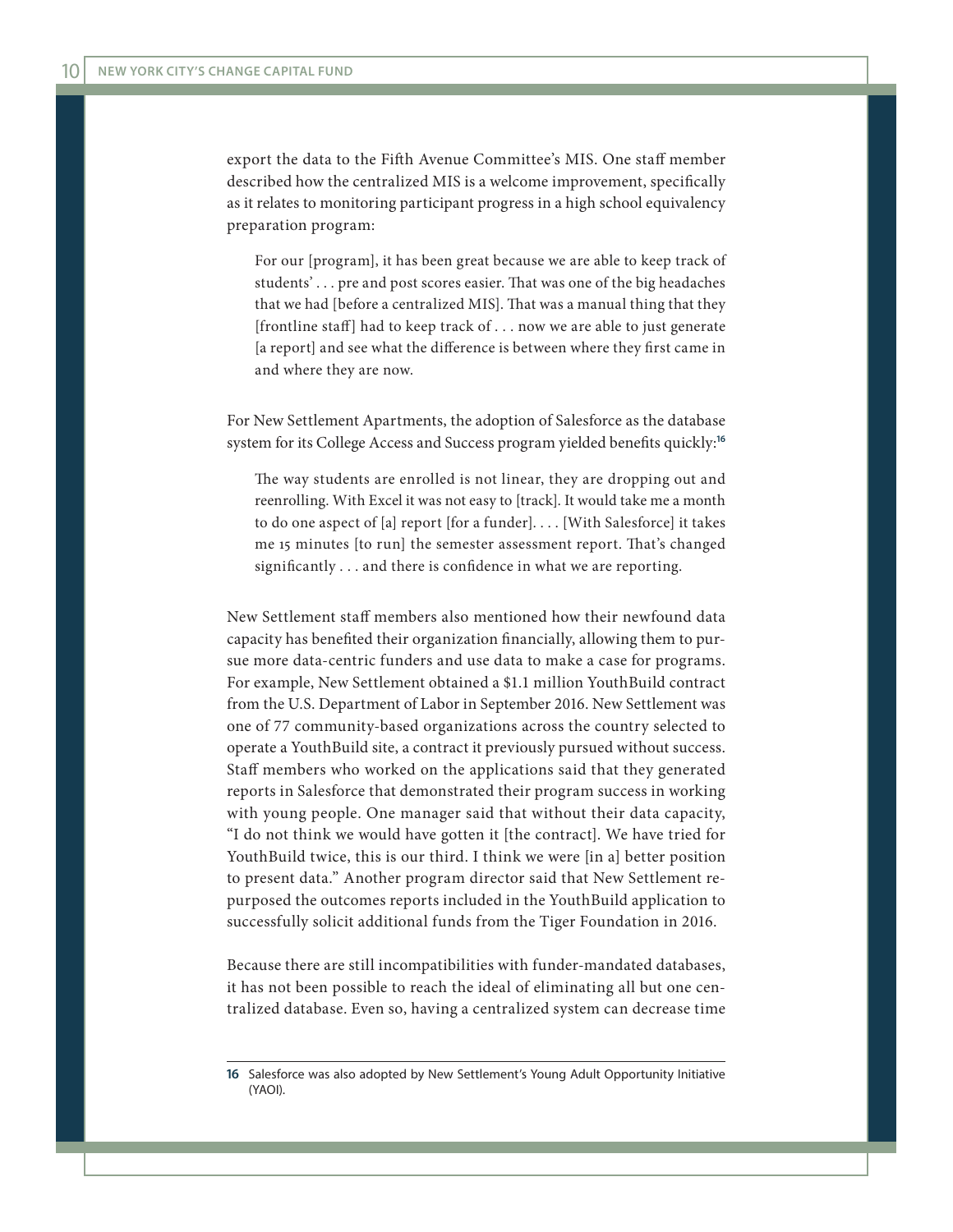spent on data entry; bridges can be built between databases to make data transfers possible and sometimes seamless. Additionally, a centralized MIS allows for a more holistic view of efforts, because the system can produce reports or dashboards showing outcomes across programs, divisions, and the organization overall — reaffirming to staff members that their individual service provision is part of a larger effort.

For example, in St. Nicks' workforce division, managers have begun generating a monthly dashboard that pulls milestone and outcome goals from each contract that supports their sectoral training programs and shows a snapshot of their progress toward those goals. Division leaders require frontline staff members, with support from the administrative staff, to enter data into the system regularly; job descriptions for the division now include data entry. Before staff meetings, division leaders work with the data administrator (the position supported by CCF funds) to generate dashboards for the full team to review together, to manage overall performance. One staff member noted, "the leadership is using it [the MIS] as an evaluation tool."

#### **USING DATA FOR PROGRAM IMPROVEMENT PURPOSES**

Although the CDCs have made great progress in building their data infrastructures, use of data to improve program performance remains limited. CDC staff members overwhelmingly expressed that using data for this purpose is their goal. The gradual pace of change speaks to the high level of effort, staff time, and funds needed to establish a practice and culture of using data for performance management.

During the CCF initiative, the grantees have grown more comfortable working with their data systems to improve the quality and efficiency of their interactions with participants. St. Nicks Alliance and New Settlement both described how they use their databases to build better relationships with participants by reducing time spent on data entry while meeting with someone who currently or previously received services at the organization. A staff member gave an example from New Settlement's work with students in high school: "We have students that come in and out all the time so people used to come and say, 'when were you here?' 'Do you remember who your counselor was?' So we were asking people basic information that we should have." Now, with the new database, staff members are prepared to greet a participant: "Oh, you were last here in 2004 and you met with [staff member name], and she's not here anymore but we can assign you a new counselor." Because the database is used to track all interactions with program participants, including intake, referrals, last interaction or service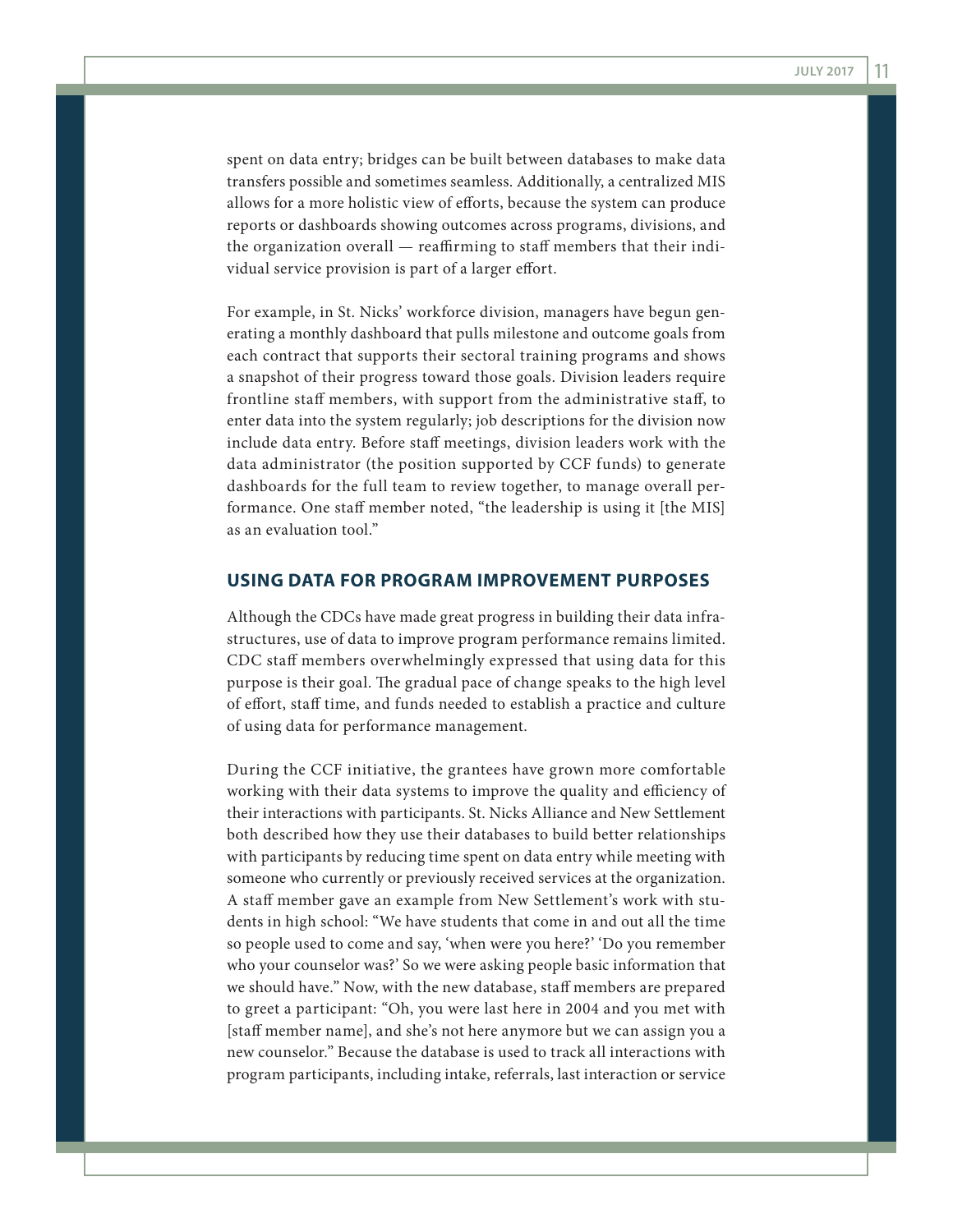provided, and achievement of milestones, the ability to instantly review a participant's history means that staff members can focus on providing services and building a relationship with the individual while experiencing the utility of data in that process.

CDC staff members also use their databases to send service prompts, which they have found to be particularly helpful to frontline staff members who work with multiple participants daily. For example, staff members who work with students in St. Nicks' after-school program and in New Settlement's College Access and Success Center have instituted service prompts in their database that are activated by the entry of a grade or social and emotional learning score that falls below a predetermined threshold.**<sup>17</sup>** When this occurs, the system will generate an email to the staff member working with the student to flag that additional support services are required. At New Settlement, staff members used to manually track students' difficulties while using a Google spreadsheet. Now, in their Salesforce database, if a grade below 70 is recorded,

Salesforce can automatically trigger an email that goes to [the student's school] counselor that says "hey look, [this student] now has a 65 average, give him a call." There are ways for us to track our students in an intensive way and to get red flags sooner, and then we can actually see if someone followed up or didn't follow. Before it took a lot of human power to do that.

Also at New Settlement, the College Access and Success Center consulted attendance data for its SAT exam class — which did not serve a large number of students but was used as a venue to encourage students to participate in one-on-one college advising services — to determine whether the class was worth continuing. Staff members cross-checked the list of students in the SAT class with the list of students who participate in one-on-one advising and determined that only a few students in the class did so, so they decided to terminate the SAT class this year. One staff member noted, "we are able to really look at things we were not able to capture before and reevaluate things."

In the case of Stronger Together, staff members used data to help fill some gaps in their outreach efforts when they anticipated that they would not meet the outreach goals they set for themselves in Year 3 of the CCF initiative:

**<sup>17</sup>** "Social and emotional learning (SEL) is the process through which children acquire and effectively apply the knowledge, attitudes, and skills necessary to understand and manage emotions, set and achieve positive goals, feel and show empathy for others, establish and maintain positive relationships, and make responsible decisions" (Collaborative for Academic, Social, and Emotional Learning [CASEL] 2017).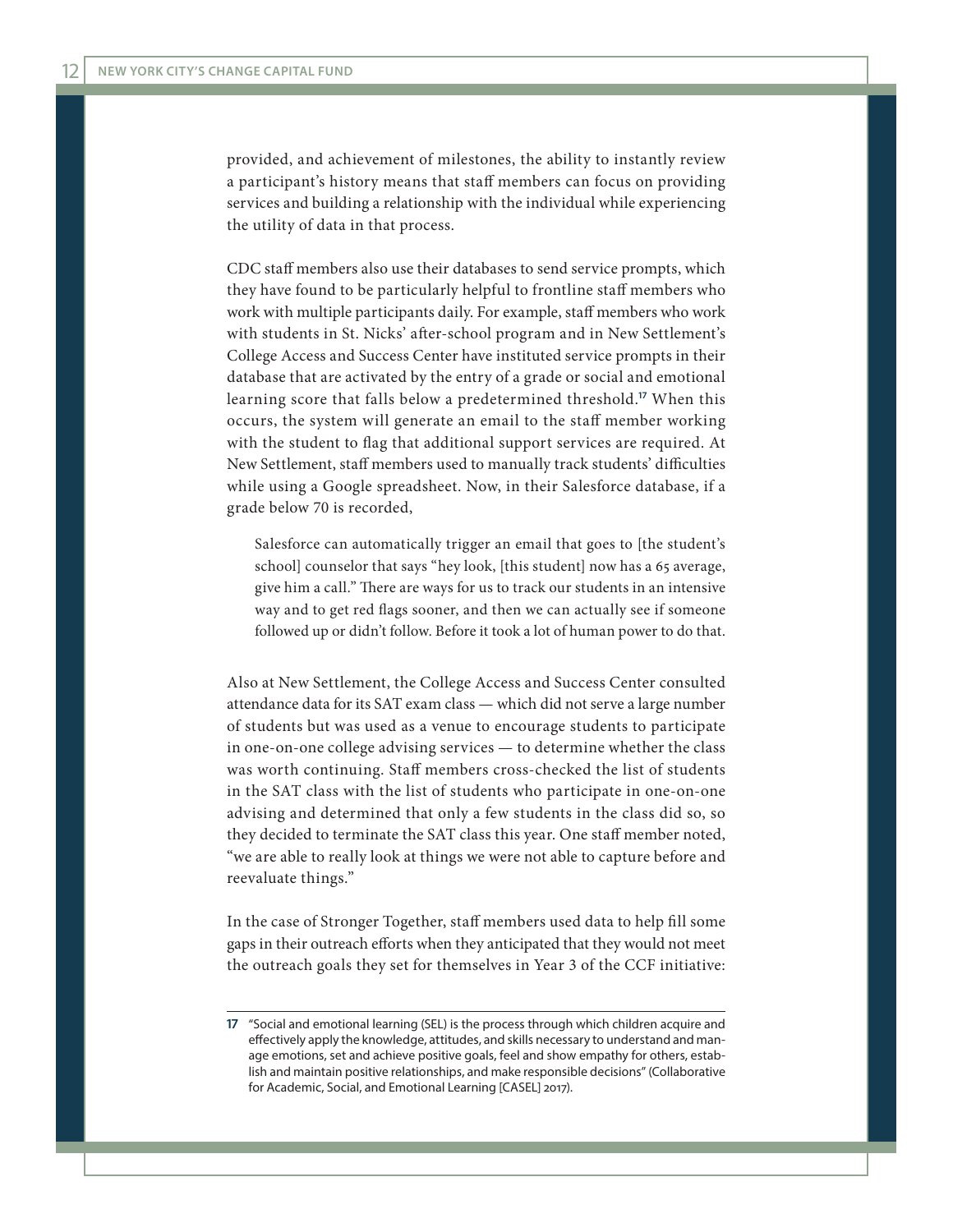We made adjustments on a macro scale in terms of how we outreach for ST [Stronger Together] across all programs. At the program level, many participants and residents for training that would lead to employment are not meeting the minimal TABE [Test for Adult Basic Education] requirement for employment training. As a result, adult education started providing on-site TABE testing for all ST participants. The potential participants not meeting this requirement are encouraged to take adult education classes.

This approach has expanded the pool of potential job training participants for Stronger Together. By offering resources for participants who may not be ready for job placement rather than turning them away, the organization is building a pathway for residents by which they become ready to enter job training and ultimately obtain employment.

# **SUSTAINING CCF'S GAINS**

Building the capacity of CDCs to use data for performance management requires cross-program database systems, staff time, expertise, and financial support. For funders, it is essential to acknowledge that each community organization comes to this work with its own data capacity and staffing structure (it may or may not have a point person for data collection and analysis), so CDCs require different types and levels of support to move them closer to the goal. CCF's flexible funds and individualized technical assistance have been essential in responding to grantee-specific needs as they relate to building data capacity — supporting the salaries of in-house staff members tasked with leading data collection and analysis efforts and providing the resources to hire expert consultants as needed, whether to improve an existing MIS or to build a comprehensive system to meet the grantee's needs.

The CDCs have made progress, but there is much work ahead to establish and sustain a data culture and infrastructure within their organizations. The staff reflections reported here illustrate the effort required of staff members at all levels, not to mention the external support (expert consultants) necessary to fill an organization's knowledge and capacity gaps in the interim — gaps that often exist at nonprofit organizations because funders do not typically support data-focused positions. The takeaways from this initiative — the need to provide CDCs with flexible financial support, and the importance of technical assistance — are critical for CDCs that plan to embark on data capacity-building efforts, and even more critical for funders that are interested in seeing more data collection and analysis from their grantees but that have not yet invested in building the capacity of those grantees to deliver on this request.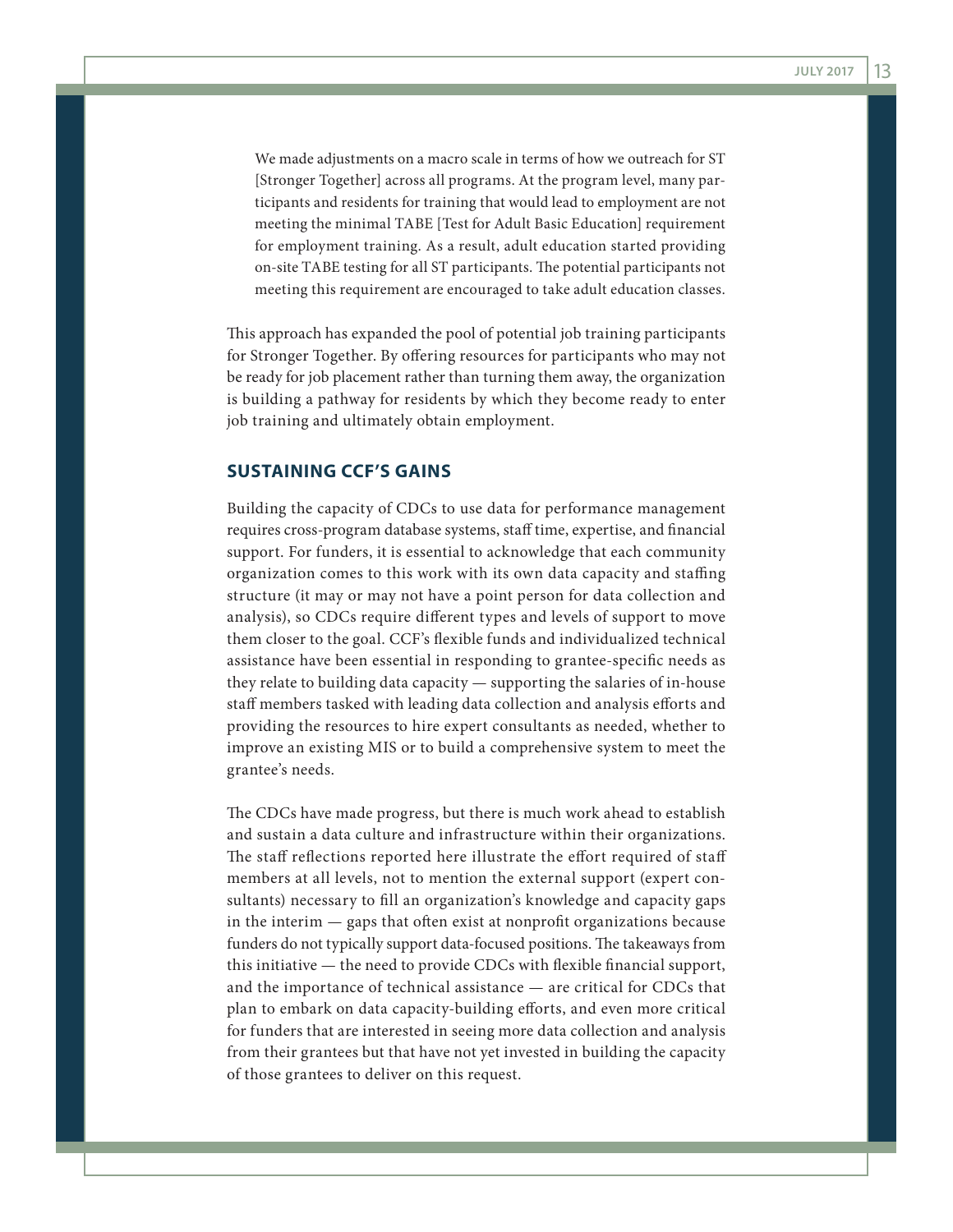Despite the work still required, the CDCs already perceive their new capacity and level of comfort with data as an opportunity to engage with funders differently and to seek out funders that are more focused on data, as in the example of New Settlement's YouthBuild contract. The prospect of CDCs gaining such additional funder support has prompted CCF to hire a consultant to assist them in determining the true cost and public benefit of their programs. This step is well timed, as an increasing number of funders are interested in data beyond independent program outcomes.**<sup>18</sup>** Yet if these funders continue to overlook investment in community organizations' data capacity, the sustainability of the CDCs' nascent data culture — not to mention the prospects for CDCs outside the CCF initiative — comes into question. The experiences of CCF grantees shared in this brief and their improved capacity to use data for performance management suggest that CCF's approach may be worthy of emulation.

#### **LOOKING FORWARD**

This brief describes an increasingly important issue in community initiatives — the use of data to improve program performance — and offers reflections on the experience of building data capacity and a data infrastructure within a CDC. The final brief in the series, scheduled for the end of 2017, will cover one of the most significant challenges for the community development field — managing the tensions between funders and implementers concerning the goals of their work and the outcomes that can be expected from it.**<sup>19</sup>** The brief will share reflections from both grantees and funders about their CCF experience.

**Read more about [MDRC's approach to the evaluation](http://www.mdrc.org/project/nyc-change-capital-fund-s-economic-mobility-initiative#overview)**

**Learn more about [CCF and the grantees](http://www.changecapitalfund.org/)**

**19** Brown and Fiester (2007).

**<sup>18</sup>** Tatian (2016).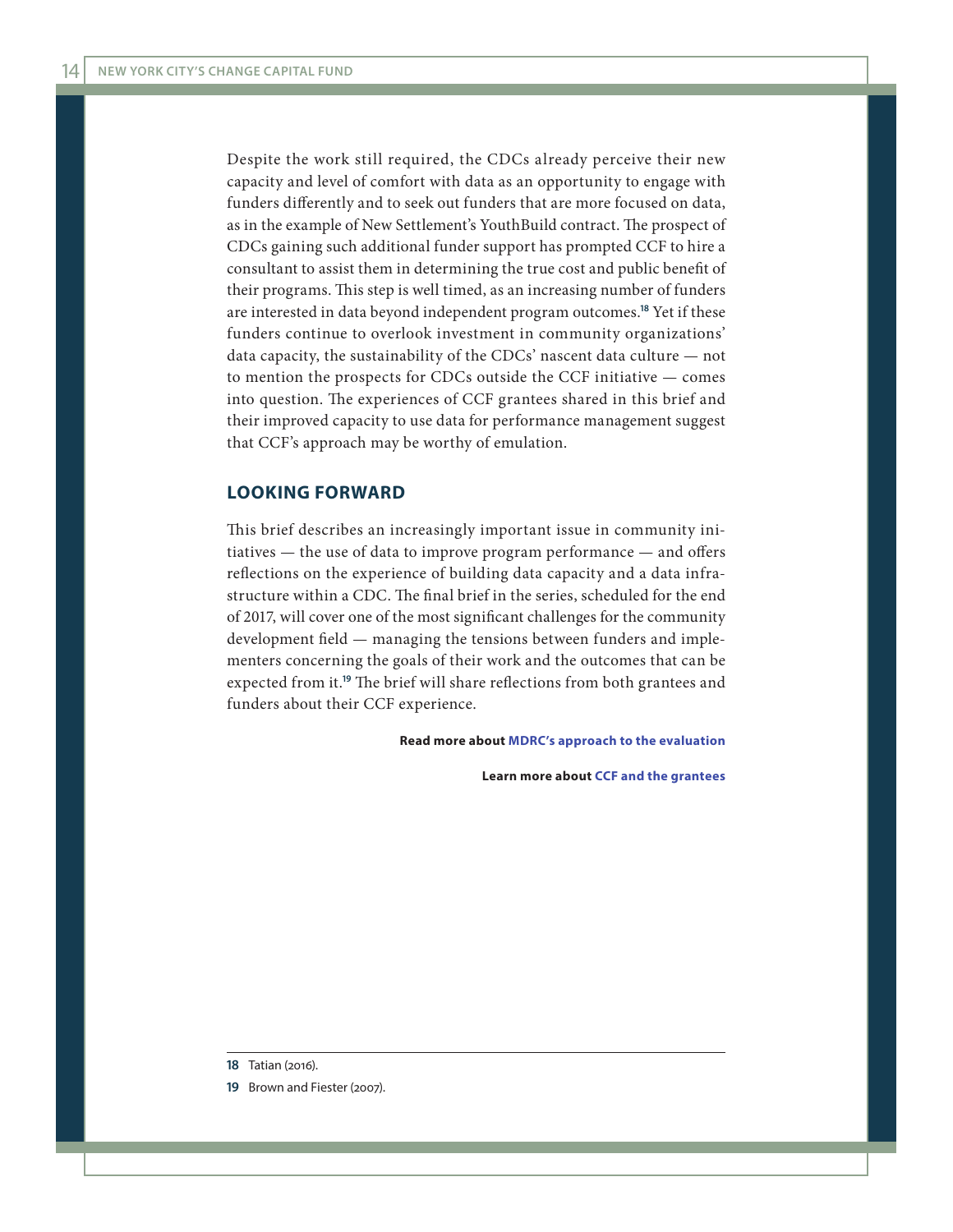# **REFERENCES**

- Brown, Prudence, and Leila Fiester. 2007. *Hard Lessons About Philanthropy and Community Change from the Neighborhood Improvement Initiative.* Palo Alto: William and Flora Hewlett Foundation.
- Collaborative for Academic, Social, and Emotional Learning (CASEL). 2017. "What Is SEL?" Website: <http://www.casel.org/what-is-sel/>.
- Fruchterman, Jim. 2016. "Using Data for Action and for Impact." *Stanford Social Innovation Review* 14, 3 (Summer). Website: <https://ssir.org>.
- Grantmakers for Effective Organizations. 2011. *Expanding the Impact of Grantees: How Do We Build the Capacity of Nonprofits to Evaluate, Learn and Improve?* Briefing Paper 7. Website: [http://scalingwhatworks.org/resources/scaling-what-works](http://scalingwhatworks.org/resources/scaling-what-works-publications/briefing-papers-series)[publications/briefing-papers-series.](http://scalingwhatworks.org/resources/scaling-what-works-publications/briefing-papers-series)
- Kania, John, and Mark Kramer. 2011. "Collective Impact." *Stanford Social Innovation Review* 9, 1 (Winter). Website: [https://ssir.org.](https://ssir.org)
- Tatian, Peter A. 2016. *Performance Measurement to Evaluation.* Urban Institute. Website: [http://www.urban.org/.](http://www.urban.org/)

## **ACKNOWLEDGMENTS**

This brief and the research upon which it is based are funded by the New York City Change Capital Fund (CCF). Donors and institutional supporters include the Altman Foundation, BankUnited, Capital One, Citi Foundation, Deutsche Bank Americas Foundation, Enterprise Community Partners, F.B. Heron Foundation, JP Morgan Chase, Local Initiatives Support Corporation, Mitsubishi UFJ Financial Group, Mizuho USA Foundation, M & T Charitable Foundation, New York Community Trust, New York Foundation, Scherman Foundation, United Way, and the New York City Mayor's Office for Economic Opportunity (NYC Opportunity).

The authors would like to thank CCF donors and donor liaison Wendy Fleischer for review. We are especially grateful to CCF grantees at Cypress Hills Local Development Corporation, New Settlement Apartments, St. Nicks Alliance, and the Fifth Avenue Committee and its Stronger Together partner organizations for allowing us to interview their staff members, conduct surveys, and observe their work — their openness made this brief possible.